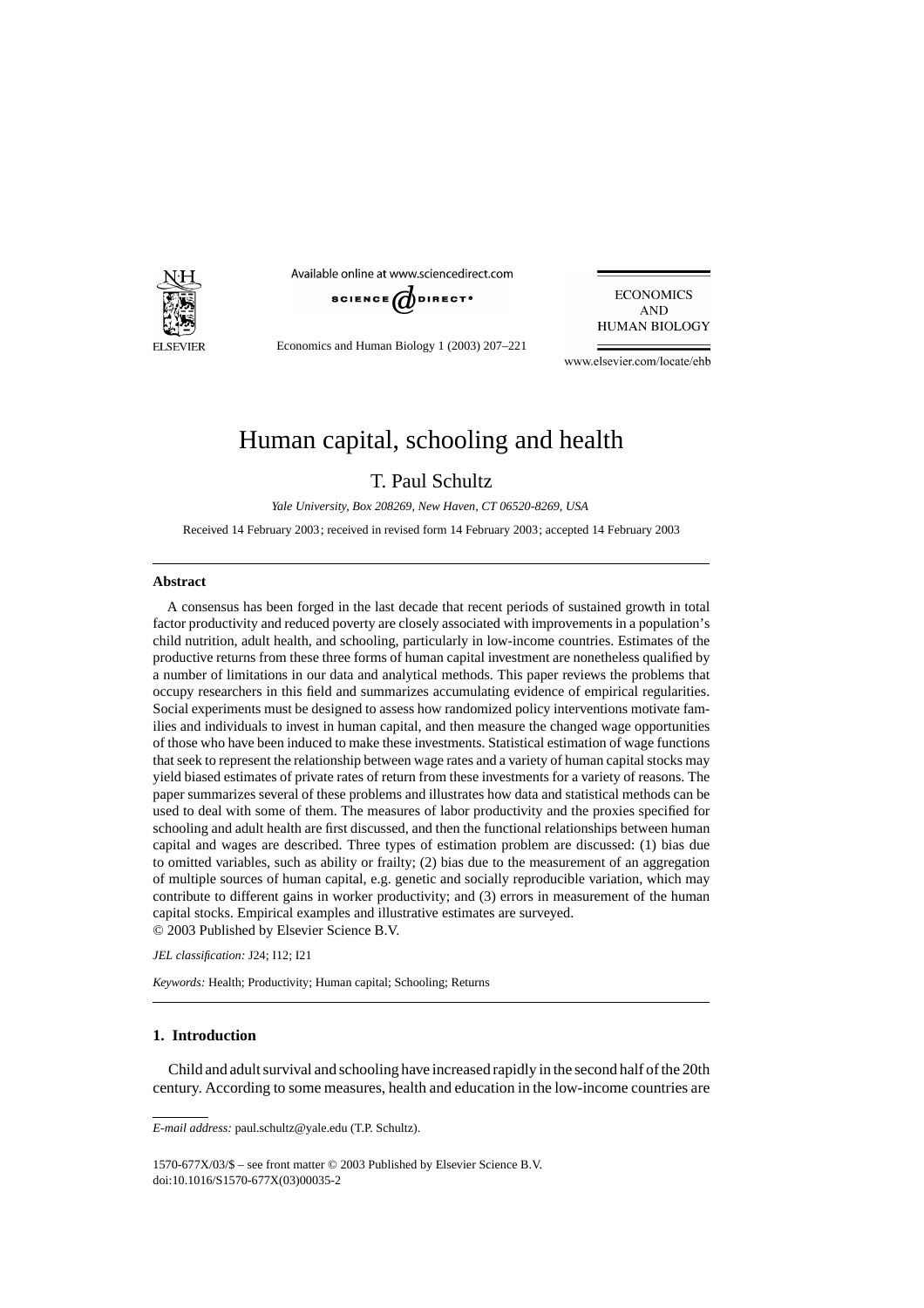catching up to the levels in the high-income countries [\(Schultz, 1993\).](#page--1-0) Does convergence in these forms of human capital between the world's poorer and richer populations promise to narrow international differences in productivity and, if so, by how much? To answer such questions, the relationship between survival and schooling, on the one hand, and personal productivity, on the other hand, should be quantified in a variety of countries. Even then, difficulties remain in comparing the productive quality of schooling within and across countries, and in measuring health status as a human resource. The social return to human capital incorporate social subsidies in the production of the capital and benefits from the capital enjoyed by individuals other than the responsible family unit that is altruistic in valuing positively the enhanced productive capacities of other family members. Public investments in schooling and health should be guided by the distinct priorities implied by these social rates of return. An example where private and social returns might diverge would be the control of infectious diseases where external social benefits arise from reduced contagion.

At the level of the nation, recent periods of sustained growth in total factor productivity (i.e. growth in economic output that is not explained by increases in inputs of physical capital, land, or labor hours) are closely associated with improvements in a population's schooling, nutrition, and health [\(Schultz, 1961; Kuznets, 1966; Denison, 1967; Barro and](#page--1-0) [Sala-i-Martin, 1995\).](#page--1-0) At the level of the individual, statistical studies of random sample surveys and censuses reveal significant positive partial correlations between wages, earnings or income and a worker's schooling, nutrition, and health, stratified by sex and controlling for age or post-schooling experience [\(Strauss and Thomas, 1995\).](#page--1-0) Macro- and micro-data organized according to these parallel conceptual frameworks strongly suggest that these relationships have a causal basis. Nonetheless, estimates of the magnitude of productive returns to investments in education and health are subject to considerable uncertainty and are qualified by limitations in data and analytical methods. This paper reviews the problems that occupy researchers in this field and draws attention to the accumulating evidence of empirical regularities. Establishing the magnitude of these returns to schooling and health is a first step to concluding how much the convergence in these forms of human capital across and within countries can contribute to narrowing inter- and intra-country inequalities.

Investment of time and resources in the formation of human capital increases the productive potential of workers (and increases as well consumer benefits and leisure) that are realized over a lifetime. Measuring the internal rate of returns to human capital calls for an inter-temporal analysis of costs and benefits of birth cohorts over their lifetimes. Most data pertain to cross-sections, however, that describe inputs and outcomes in one period of time across different individuals grouped by age. Demographers recognize the limitations of such synthetic constructs from cross-sectional data designed to represent cohort experiences over time. Assumptions are necessary to translate cross-sectional evidence into human capital lifetime investment returns [\(Mincer, 1974\).](#page--1-0) Whether these working assumptions are an innocuous simplification or a serious limitation on our knowledge remains to be determined. Growing examination of repeated cross-sections allow statistical samples of cohorts to be followed as they grow older and long prospective panels describe individuals over time, subject to attrition bias. Both of these approaches may reduce our reliance on cross-sectional data to infer within cohorts the determinants and consequences of human capital. Sample surveys that collect information on the life histories of respondents may